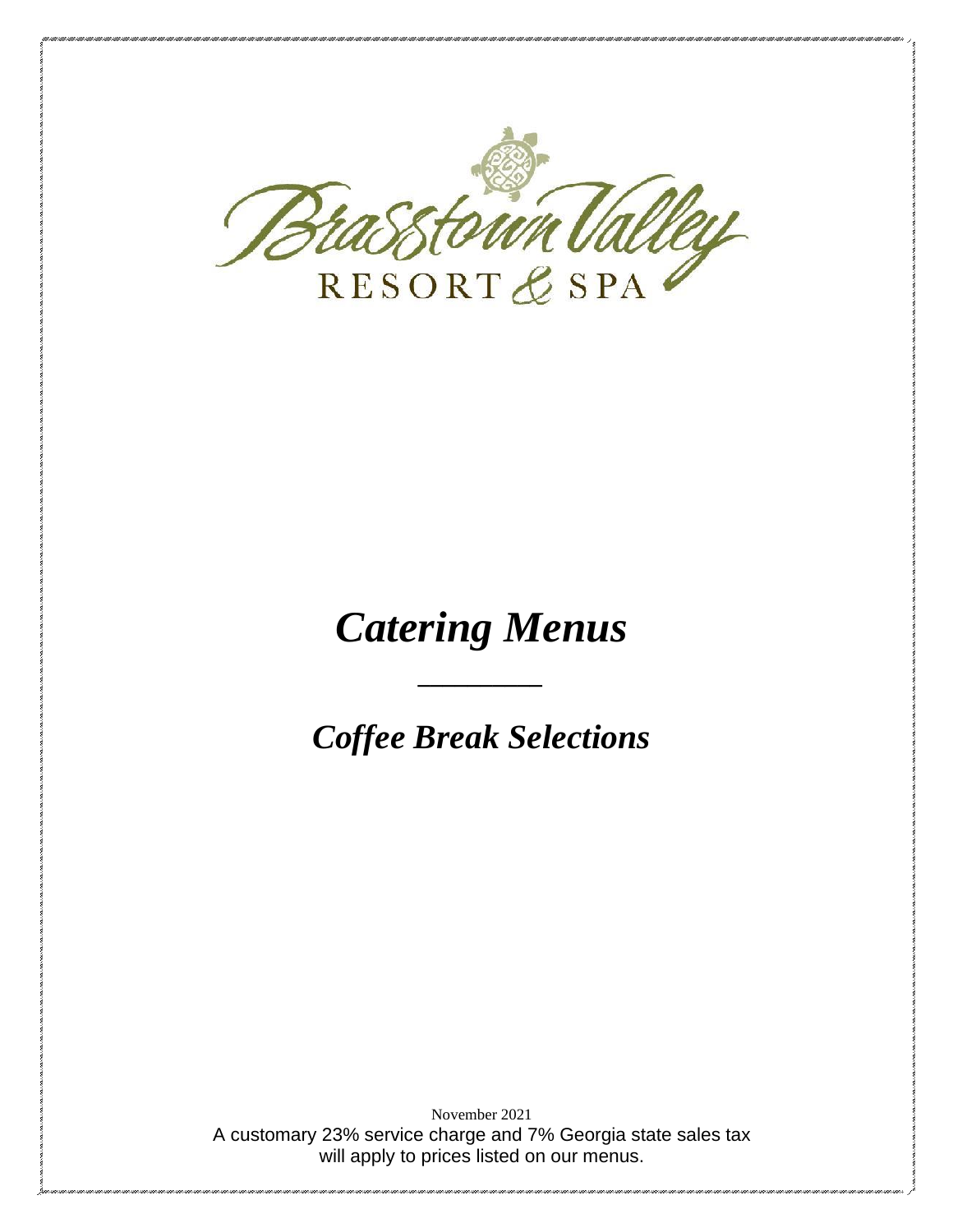## *BRASSTOWN CONTINUOUS BREAK*

*Our Continuous Break Area serves your group with an abundant variety of items. You may visit this area as much as you like and you're welcome to take items into your meeting rooms.*

> *Our Continuous All Day Break, includes all Morning and Afternoon Items listed below.*

> > *\$30 per person / ALL DAY*

*Just the Morning Break presented from 7am-11am Great Selection of Fruit Juices, Bottled Waters and Assorted Soft Drinks Fresh Cut Seasonal Fruit Salad Daily Variety of Breakfast Breads, Muffins, Danish, English Muffins or Pastries Bagels with Cream Cheese Fruit & Plain Yogurt Chef's Daily selection of ONE Hot Item Freshly Brewed Coffee and Specialty Hot Teas Gourmet Coffee Bar with Flavored Coffees \$17 per person*

*Only the Afternoon Break presented from 1pm-5pm Selection of Fruit Juices, Bottled Waters and Assorted Soft Drinks Fresh Whole Fruit Chocolate Brownies or Assorted Cookies Potato Chips Cracker Jacks Popcorn or Soft Pretzels Assorted Specialty Ice Cream Bars Miniature Candy Bars, Trail Mix, and Other Candies Freshly Brewed Coffee and Specialty Hot Teas Gourmet Coffee Bar with Flavored Coffees \$17 per person*

**The Continuous Break is only available in the Conference Center** To have a Modified Version of this Break in your meeting room there will be an additional \$100 Set up Fee

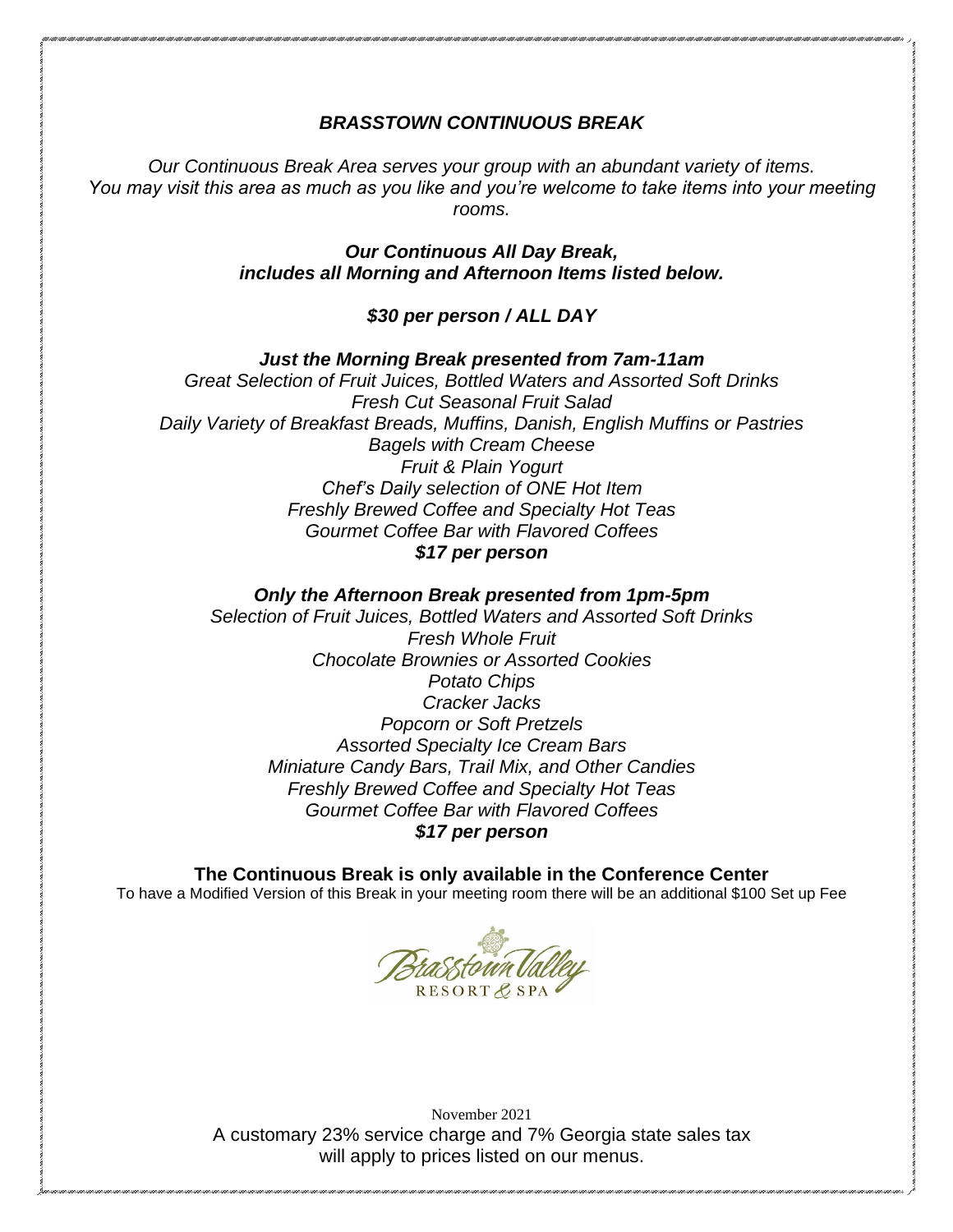## *MEETING ROOM MORNING BREAKS*

Please Note there will be an additional set up fee of \$100 for In Room Breaks

#### *Georgia Morning*

*Freshly Cut Seasonal Fruit Assortment of Breakfast Breads and Muffins Bagels with Cream Cheese Selection of Chilled Fruit Juices Freshly Brewed Coffee and Specialty Hot Teas \$17*

## *Country Start*

*Freshly Cut Seasonal Fruit Assortment of Breakfast Breads and Muffins Buttermilk Biscuits with Sausage Selection of Chilled Fruit Juices Freshly Brewed Coffee and Specialty Hot Teas \$19*

#### *Healthy Choice*

*Bagels with Regular and No-Fat Cream Cheese Assortment of Plain & Fruit Yogurts Freshly Cut Seasonal Fruit Selection of Chilled Fruit Juices Freshly Brewed Coffee and Specialty Hot Teas \$17*

*Anytime Break Freshly Brewed Coffees and Hot Teas Selection of Assorted Sodas Bottled Waters \$11*

*(Prices listed are for break service of four (4) hours)*

*\*\*Delivery fee of \$100.00 will be charged for Cottage Breaks\*\*\**

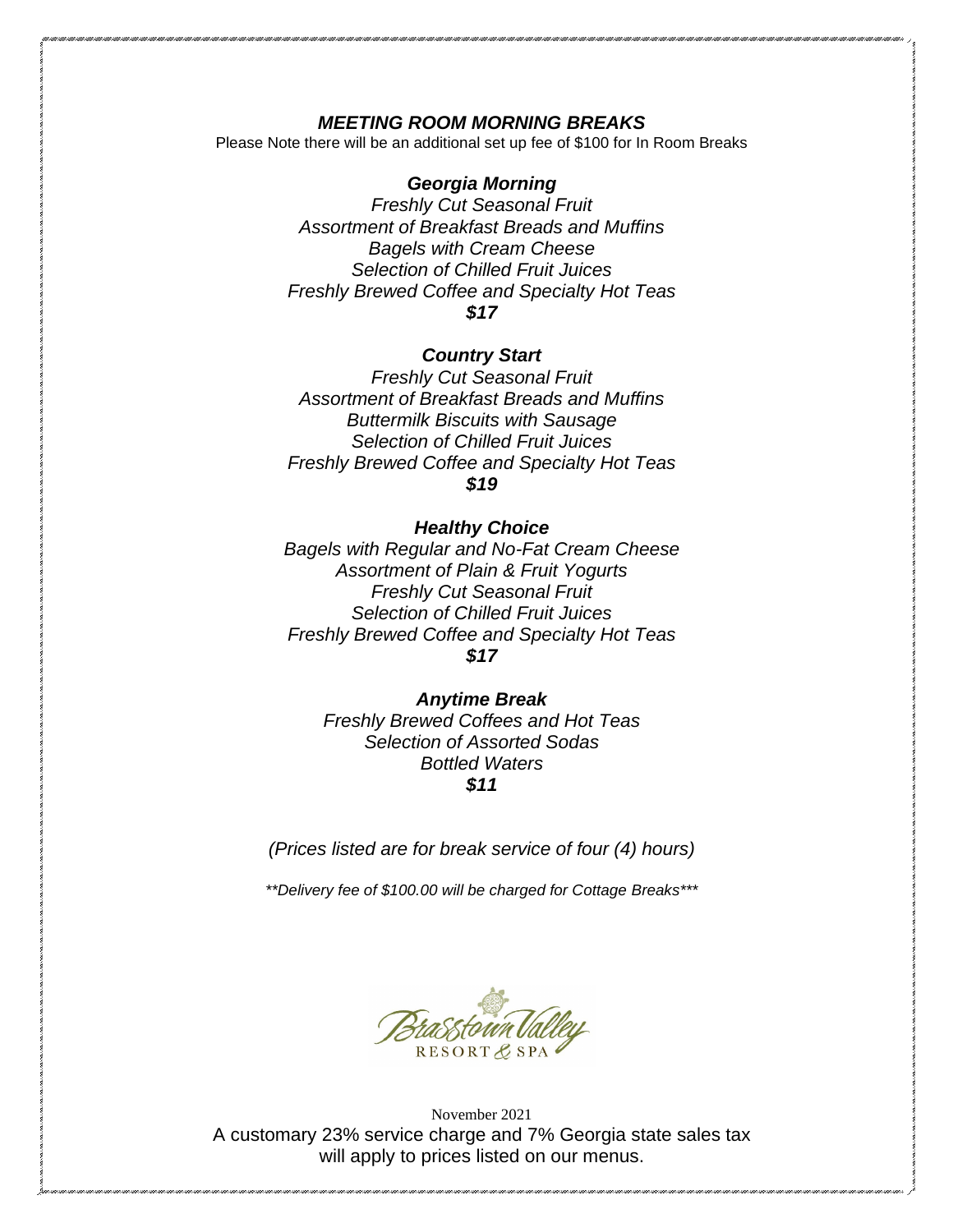## *MEETING ROOM AFTERNOON BREAKS*

Please Note there will be an additional set up fee of \$100 for In Room Breaks

### *The Cookie Monster*

*Oven Fresh Cookie Assortment Selection of Assorted Soft Drinks and Bottled Waters Freshly Brewed Coffee and Specialty Teas \$15*

### *The Junk Food Break*

*Fresh Buttery Popcorn Oven Fresh Soft Pretzels Assorted Candy Bars and Cracker Jacks Chocolate Fudge Brownies and Blondies Selection of Assorted Soft Drinks and Bottled Waters Freshly Brewed Coffee and Specialty Teas \$19*

#### *The Chocolate Lover's Break*

*Oven Fresh Chocolate Chip Cookies Chocolate Fudge Brownies Chocolate Fondue with Strawberries, Bananas, Pineapple and Pound Cake Selection of Assorted Soft Drinks and Bottled Waters Freshly Brewed Coffee and Specialty Teas*

*\$19*

*Anytime Break Freshly Brewed Coffees and Teas Selection of Assorted Sodas Bottled Waters \$11*

*(Prices listed are for break service of four (4) hours)*

*\*\*Delivery fee of \$100.00 will be charged for Cottage Breaks\*\*\**